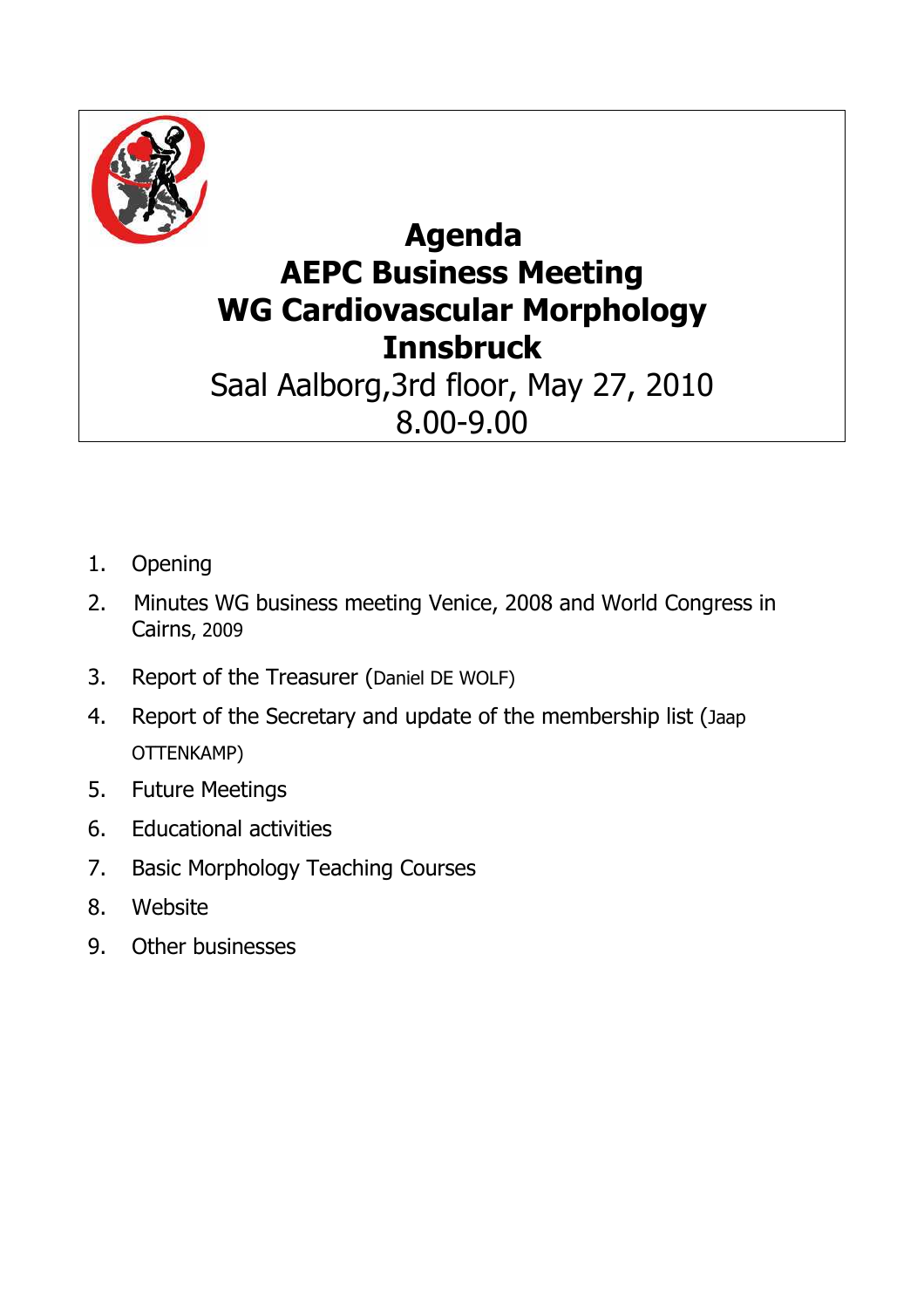## **Involvement of WG Cardiovascular Morphology at the Annual Meeting in Innsbruck**

F

## **Wednesday 26 May 2010**

**16:00 - 18:00 Opening ceremony and Mannheimer Lecture SAAL TIROL** 

 **Philip Bonhoeffer**

| Thursday 27 May 2010 |  |  |
|----------------------|--|--|
|----------------------|--|--|

| $8.00 - 9.00$ | <b>Morphology Working Group Business Meeting</b><br>Saal Aalborg, 3rd floor                                                                                                                         |
|---------------|-----------------------------------------------------------------------------------------------------------------------------------------------------------------------------------------------------|
| 12.30-14.00   | Anatomical exhibition and demonstration<br>Annalisa Angelini (Padua, IT), to BD                                                                                                                     |
|               | Seguential Segmental Analysis and TGA, ccTGA & DORV<br>Adriana C. Gittenberger-de Groot, Leiden, NL                                                                                                 |
| 14.00 - 15.30 | <b>HLHS, VSDs, Fallot</b><br>Siew Yen Ho, London, UK                                                                                                                                                |
| 16.30-18.00   | <b>Session of the Cardiovascular Morphology WG</b><br><b>Hall Brussel</b><br><b>Update on Pulmonary Arterial Hypertension</b><br>Chairs: Annalisa Angelini (Padua,I),<br>Ralf Geiger (Innsbruck, A) |